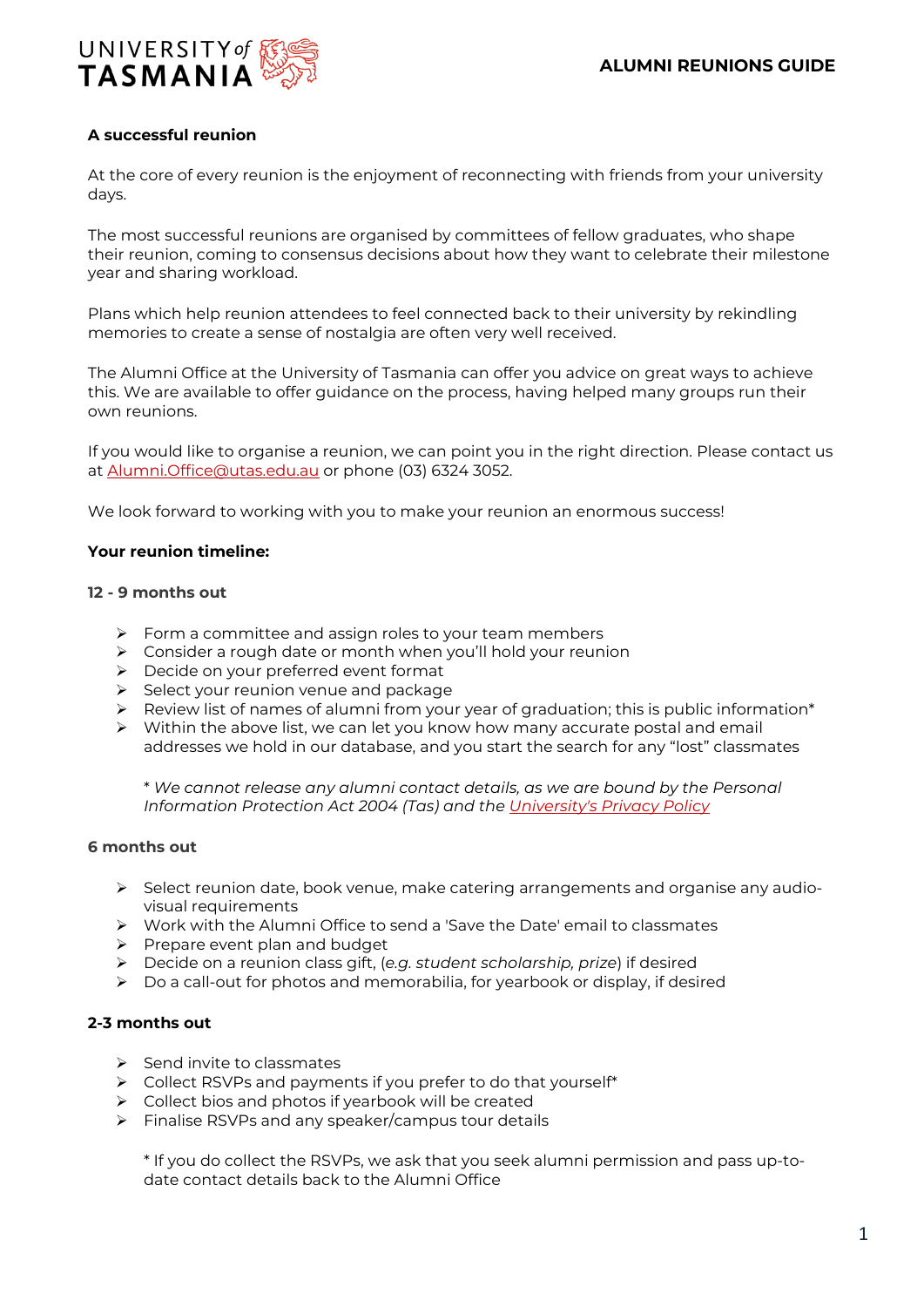

# **Getting started**

- All reunions are volunteer driven
- Organised/planned by volunteer committee with support from the University of Tasmania Alumni Office

### *Committee Chairperson*

The chairperson is responsible for:

- Liaising with the Alumni Office as single point of contact
- Forming a committee
- Scheduling planning meetings with committee members
- Overseeing planning timeline, checklist and budget
- Working with the Alumni Office to update alumni contact information to ensure as many of your classmates are informed as possible

### *Committee Members*

The members of the committee are responsible for:

- Locating lost alumni through personal channels and social media
- Following up invitations, encouraging attendance and building support
- Assisting in planning and execution of event including:
	- o Venue
	- o Menu
	- o Program/Order of Proceedings
	- o Deciding on which communications are required and other promotional initiatives

#### **Next Steps:**

## **Support Available**

The Alumni Office can provide you with support in a range of areas when planning your reunion.

- Data and privacy policy implications
- Helping your committee understand how many graduates from your class we still have contact details for
- Electronic event communications with University of Tasmania branding
	- o Save the date
	- o Invitation
	- o RSVP reminder
	- o Event reminder
	- o Digital promotion [\(Facebook,](https://www.facebook.com/UTASAlumni?ref=ts) [LinkedIn,](https://www.linkedin.com/groups/?mostPopular=&gid=2279013) [eNews Alumni and Friends](https://www.utasalumni.org.au/eNews) etc.)
	- o Handle RSVPs and payments on your behalf electronically via our website (event [registrations\)](https://www.utasalumni.org.au/) \*
- Liaison with College Deans and Academics for speakers and/or College campus tours
- Contact information for recommended photographers
- Preparation of name badges for your guests
- After the event, post your reunion photos to the Alumni facebook site \*\*

\* Please note we do not accept phone registrations, cheques or cash payments \*\* You will need to receive oral permission from people in the photos